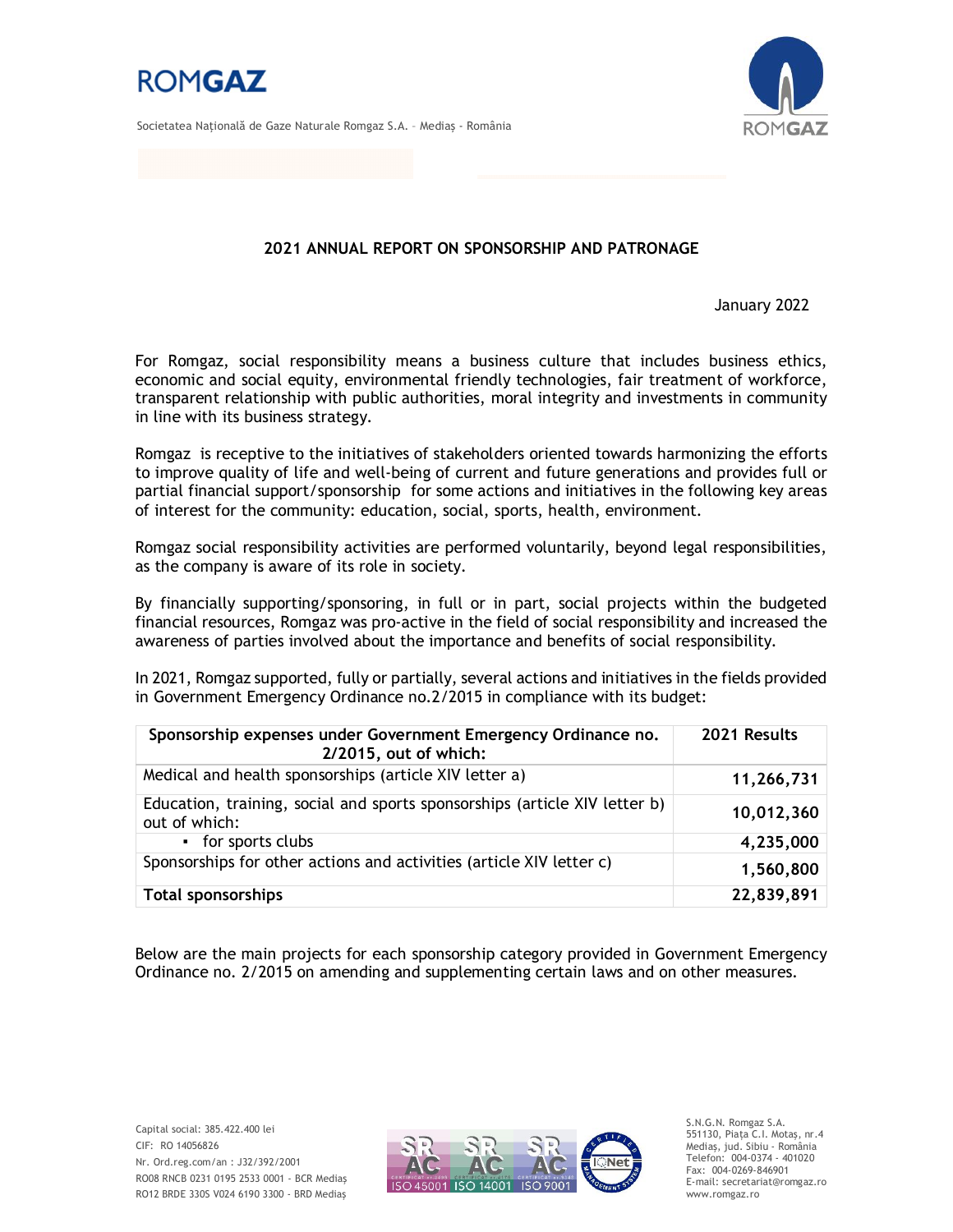## *Sponsorship of projects and actions, social responsibility initiatives in the following fields: medical, health, medical treatments and interventions*

Romgaz supports the implementation of projects improving medical services and other health specific projects, identified as priority for the interested parties, especially in communities where the company operates but without excluding expansion of the intervention area.

## *Mediaș Town Hospital*

Medias Town Hospital has 375 inpatient care beds serving the northern area of Sibiu County with a population of around 120,000 persons. Medias town has approximately 50,000 inhabitants; more than 50% of the requests comes from the region, especially from rural areas.

The medical facility constantly strives to improve and modernize the conditions under which health professionals perform their activity, prioritizing medical procedures in order to ensure optimal conditions for medical investigation and treatment; for this reason Romgaz has supported over time the efforts to modernize and increase the energy efficiency of the hospital by using energy from renewable sources such as geothermal drillings with heat pumps and solar panels. contributed to restoring the waterproofing and the structure of the ambulance parking area, renovating the gynaecology and obstetrics department and equipping it with a 4D ultrasound scanner, equipped the hospital with a CT scanner and a portable X-ray machine for radiology and provided the Anaesthesia and Intensive Care Unit with medical equipment for treating Covid-19 patients.

*During 2021, our company provided financial support for the following projects:*

### - *"Rehabilitation and Equipping of the Emergency Admission Unit"*

This project aimed at rehabilitating and modernizing the emergency admission unit of the hospital and equipping it with medical equipment to ensure access to emergency medical services in order to satisfy people's needs and to improve medical interventions.

- *"Modernization of the Elevator of the Internal Medicine Unit"*

The project aimed at modernizing the elevator of the Internal Medicine Unit to ensure access and transportation of patients and necessary materials.

- *"Acquisition of an Arthroscopy Tower"*

Through this project, the orthopaedic unit of the hospital was equipped with medical equipment, namely an arthroscopy tower.

### **Benefits for the community:**

Improving hospital performance and ensuring high standard medical services due the increased quality of medical services for the benefit of patients by modernizing and equipping this high addressability and complex pathology hospital in the context of Covid-19 pandemic.

### *Sibiu County Emergency Clinical Hospital*

Sibiu County Emergency Clinical Hospital is a healthcare facility of public interest, with legal personality that plays an important role in providing preventive, curative, recovery and palliative medical services ensuring the necessary conditions for improving population's health. This medical facility treats patients from both Sibiu County and the neighbouring counties. The hospital's constant concern is to provide high quality medical services, in accordance with the legal rules and regulations in force. Consequently, all the efforts of this hospital are directed towards accomplishing its mission: securing and maintaining population's health through a quality medical activity, under civilized conditions.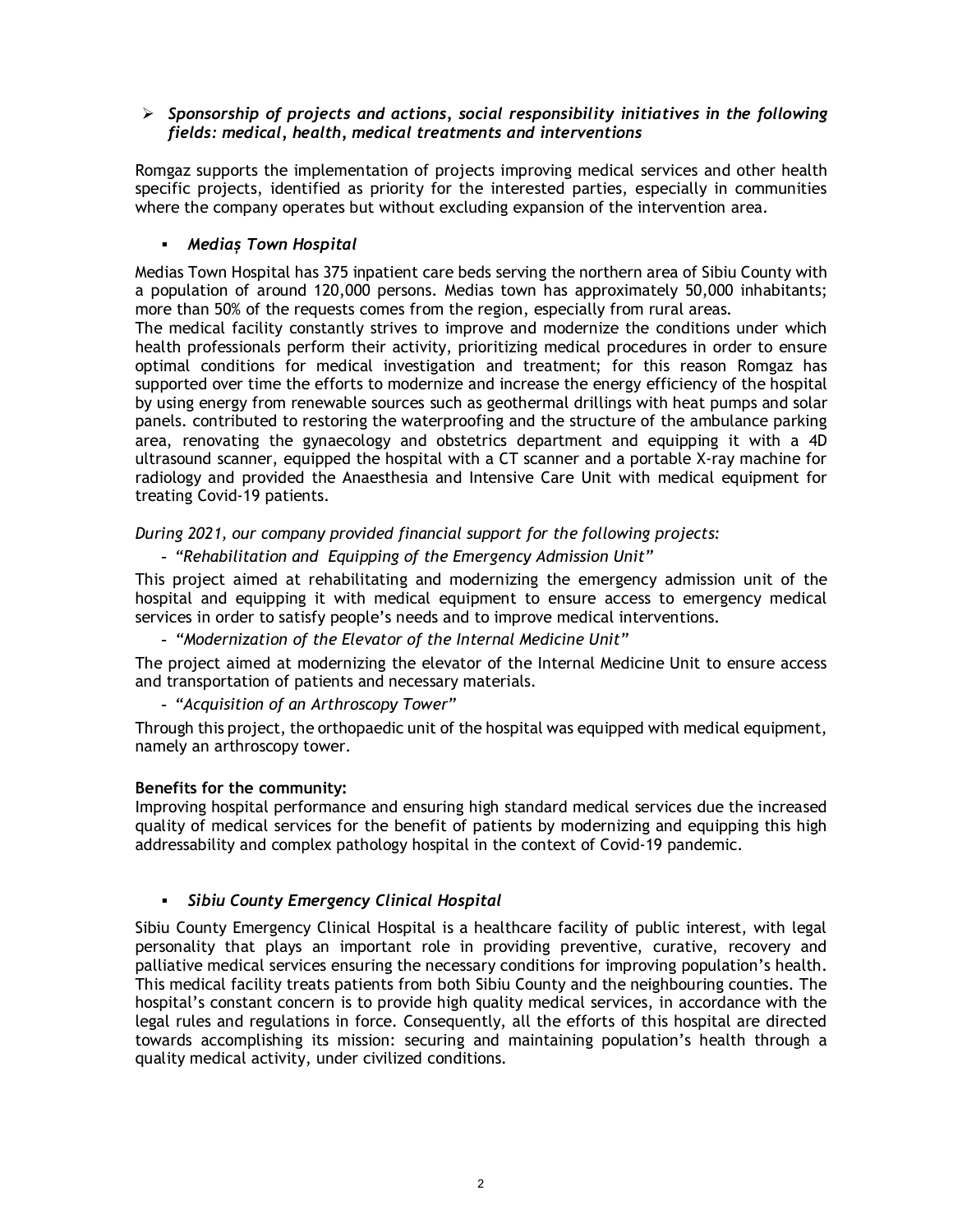#### *The following projects received our financial support:*

- *"Ensuring optimum operation of the equipment in the Centre for Invasive and Non-invasive Research of Adult Cardiac and Vascular Pathology (CVASIC) and purchasing medical equipment for the infectious diseases, medical and anaesthesia and intensive care units"* The project aimed at maintaining the MRI scanner and angiography machine of the CVASIC in optimum working condition, managing the difficult intubation cases in the Anaesthesia and Intensive Care Unit by purchasing a video laryngoscope and supplementing the existing noninvasive ventilation equipment.

The quality of medical services is a more and more important principle in healthcare and the patient information awareness along with technological and therapeutic progress are constantly growing; it is therefore important for any medical unit to provide effective and efficient medical services, to guarantee continuity of healthcare and to ensure the equipment necessary for high standard medical services. Projects of Sibiu County Emergency Clinical Hospital focused on improving the quality of medical services and ensuring best conditions for both healthcare professionals and patients:

- *"Acquisition of an Electroencephalograph, Electromyograph, Liver-Fibrosis Non-invasive Detections System – FIBROSCAN";*
- *"Modernization, Extension and Equipping of the Emergency Admission Unit of Sibiu County Emergency Clinical Hospital";*
- *"Rehabilitation of the Gastroenterology Clinical Unit ";*
- *"Equipment for: Interventional Treatment of Acute or Chronic Coronary Lesions Including Interventional Treatment of Chronic Coronary Occlusions, Treatment of Peripheral Arterial Disease";*
- *"Equipping the Gastroenterology Clinical Unit with a Video Capsule Endoscopy System and Accessories".*

**Benefits for the community:** Improvement of medical services for the benefit of patients by modernizing and equipping certain hospital units of high addressability and complex pathology, by providing efficient and effective medical services and guaranteeing continuity of healthcare in line with technological and therapeutic progress and by investing in high standards.

### *"Bagdasar - Arseni" Emergency Clinical Hospital in Bucharest*

Founded in 1975 by professor doctor Constantin Arseni as a national neurosurgery reference centre, "Prof. Dr.D.Bagdasar" Clinical Hospital became an emergency hospital in 1993 and in 2001 changed its name in "Bagdasar-Arseni" Emergency Clinical Hospital.

Currently this hospital is one of the most important emergency hospitals in Bucharest serving a population of approximately 4 million inhabitants from Bucharest and the adjacent counties, with national addressability, equipped with 558 beds for inpatient care and 5 beds for outpatient care.

"Bagdasar – Arseni" Emergency Clinical Hospital is the biggest Neurosurgery Clinique in Romania (263 beds) addressing the entire traumatic, tumour, vascular, malformative, cranial, degenerative and spinal pathology. This medical unit is a national reference centre in the following areas: paediatric neurosurgery, spinal surgery, pituitary surgery through transphenoidal approach, epilepsy surgery, fundamental research into neurosciences and neuromuscular rehabilitation, practicing a multidisciplinary approach in line with the newest diagnosis and treatment strategies. The hospital is also a powerful training centre for healthcare professionals and an important medical scientific research centre.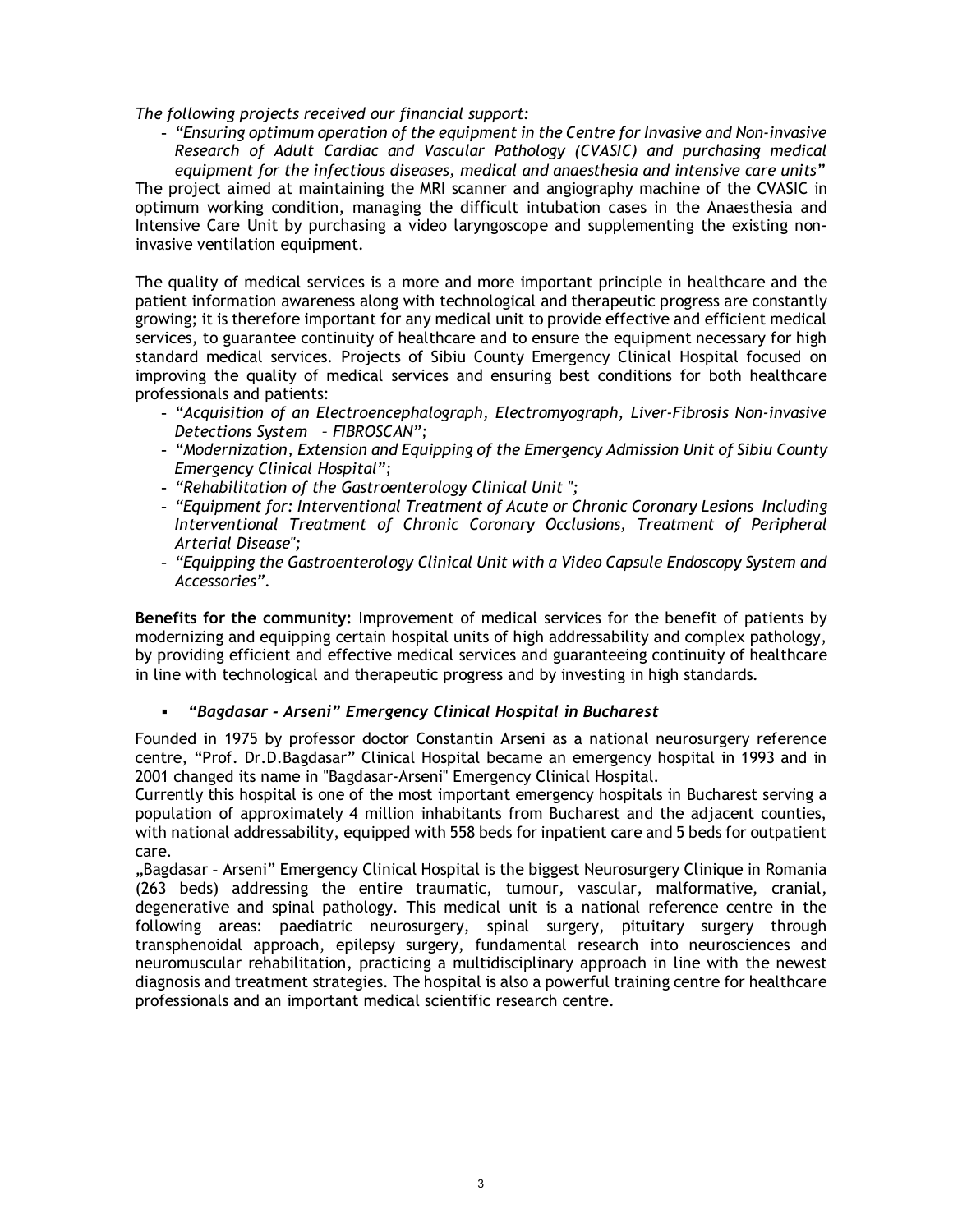## *ROMGAZ also financed the following project:*

*-"Equipping the Anaesthesia and Intensive Care Unit – Centre of Excellence"*

The project aimed at equipping the Anaesthesia and Intensive Care Unit, an extension of the Centre of Excellence, with medical equipment, mechanical ventilation devices and syringe infusion pumps, taking into consideration the pandemic and the recrudescence of SARS-COV 2 cases, as well as the doubling of the number of patience admitted to the Anaesthesia and Intensive Care Unit which caused the Neurosurgery V Unit to turn into an Anaesthesia and Intensive Care extension – Centre of Excellence and purchasing new material resources in order to ensure the optimum conditions for the treatment of patients.

**Benefits for the community:** In the context of the pandemic, all necessary measures are taken to ensure treatment of Covid-19 patients and to reduce the risk of overcrowding Covid hospitals and the incapacity to treat the increasing number of infected patients in need of special care.

## *Giurgiu County Emergency Hospital*

Giurgiu County Emergency Hospital is the most important healthcare unit in Giurgiu County providing specialized healthcare to more than 280,000 inhabitants. The hospital offers medical services in clinical departments: paediatric, new-borns, internal medicine, cardiology, nutrition diseases, surgery, urology, neurology, orthopaedic, obstetrics and gynaecology, anaesthesia and intensive care, ophthalmology, otorhinolaryngology, infectious diseases and psychiatry as well as in specialized ambulatories: pulmonology, oncology and in hospital department ambulatories. The hospital also offers paraclinical services such as radiology and medical imaging, pathological anatomy, medical analysis laboratory.

## *Financial support for:*

- *"Acquisition of Mechanical Ventilation Equipment, docking station, radio-transparent stretchers, disinfectants" project*

Considering the evolution of the pandemic in Giurgiu County and the fact that the virus reached a high level of contagiousness with more serious forms of illness, infected patients required hospitalized treatment in the Infectious Diseases, General Surgery, Obstetrics-Gynaecology, Internal Diseases, Neurology-Nephrology, Acute Psychiatry Departments as well as in the Anaesthesia and Intensive Care Unit, namely in buffer wards specially created for the simultaneous treatment of SARS COV 2 infection, acute chronic diseases and comorbidities, the number of patients in the Emergency Admission Unit increasing to the point of being impossible to admit patients to the hospital, the number of beds in Covid dedicated departments being often exceeded. Given the circumstances, it was imperious to equip both patients and medical staff in order to avoid the risk of exposure and to protect them while consumption of medical products and supplies and other consumable materials significantly increased.

**Benefits for the community:** Increased capacity of preventing and treating sickness caused by COVID-19 and fighting the spread of virus among medical professionals and the entire hospital staff as well as ensuring medical needs in order to provide specific medical treatments and to reduce the risk of increasing the number of human losses.

## *Orsova Town Hospital, Mehedinti County*

Orsova Town Hospital is an important healthcare services provider for the population living on the Romanian side of the border between Romania and Serbia, in Mehedinti, Caras-Severin and Gorj Counties. This hospital is located at the boundary between Mehedinti, Caras-Severin and Gorj Counties serving an area of approximately 100 km<sup>2</sup>: Orsova town, Șvinița, Dubova, Eșelnița, Ilovița, Podeni, Cireșu villages located in Mehedinti County and Băile Herculane town (an international balneary and climatic resort) and Topleț, Mehadia, Plugova, Cornereva, Iablanița,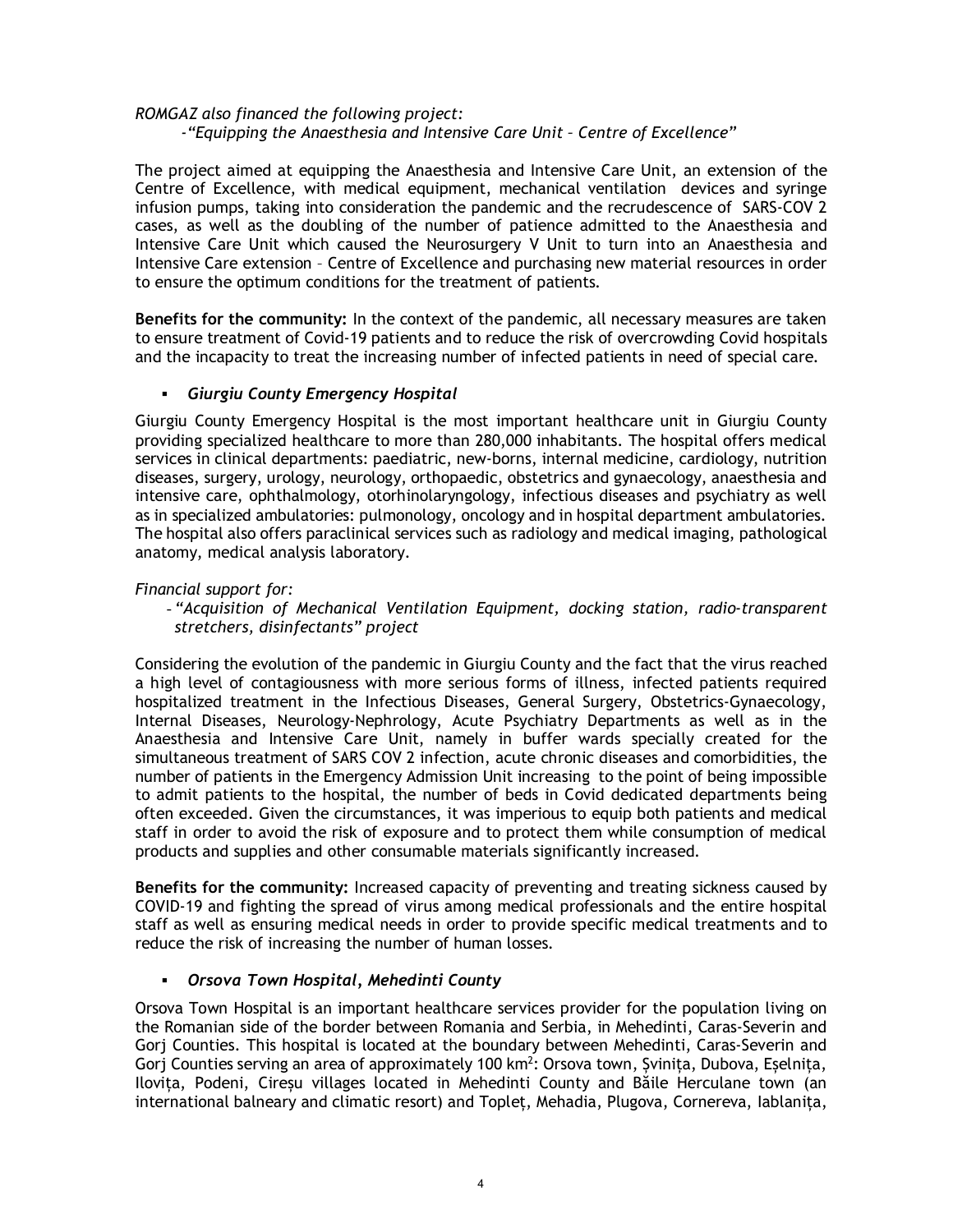villages in Caraș-Severin County, Motru, Padeș, Văleni, Costeni in Gorj County and a population of approximately 40.000 inhabitants, mainly rural, aging and with a very low standard of living.

#### *The project supported by Romgaz aimed at:*

- *"Fighting the Covid-19 Pandemic by Rehabilitating and Equipping the Hospital in View of Treating SARS-COV-2 Patients"*

For properly carrying out its activity under the increasing number of Covid-19 infections among the population assigned to this hospital, the need for equipping the hospital with a solid fuel heating system, for rehabilitation of the internal medicine department and equipping it with an oxygen and medical gas network, for acquisition of a lifting ramp for patients in the Emergency Admission Unit and for replacement of power generator was identified.

**Benefits for the community:** Increased capacity to prevent and treat sickness caused by COVID-19 by rehabilitating and equipping some of the hospital departments in order to reduce the risk of Covid-19 infection and to treat patients.

#### *Baia de Aramă Town Hospital, Mehedinți County*

*Baia de Aramă Town Hospital* is a public institution established in 1890, with beds, emergency room and ambulatory providing inpatient care for the inhabitants of Baia de Arama and the villages assigned to this hospital, for the adjacent areas of Mehedinti and Gorj Counties, for people transiting the region, tourists, etc.

#### *Financial support for:*

- *"Increasing the Response Capability of Baia de Arama Hospital in Acute Situations as well as in the Covid-19 Epidemiological Context" project*

The project aimed at purchasing a Blood Transfusion Unit, certain equipment necessary for making the PCR operational, an automated haematology analyser, automated biochemistry analyser, electrolytes analyser, laboratory microscopes and medical container.

**Benefits for the community:** Improved medical services through an increased complexity of surgical procedures, increased hospital capacity to manage acute situations or crisis and to take an active part in decongesting Drobeta Turnu Severin County Hospital in times of crisis.

### *Mediaș Social and Medical Assistance Unit*

Medias Social and Medical Assistance Unit is a specialized public institution that provides medical and social assistance services to individuals with chronic diseases in need of permanent or temporary care and treatment in cases where due to economic, physical, psychic or social reasons such individuals are unable to meet their social needs.

#### *Financial support for:*

-*"Thermal Rehabilitation and Repairs of Medias Social and Medical Assistance Unit Rooms" project*

The above-mentioned unit received support aimed at improving the quality of medical and social services and the conditions for patients. The unit is not thermally rehabilitated and costs of utilities being very high burden the unit and reduce its capacity to provide necessary care for individuals temporarily or permanently incapable of leading a decent life and of benefiting from a specific treatment. Because of this project, the unit will be able to offer more comfort to individuals admitted in this unit.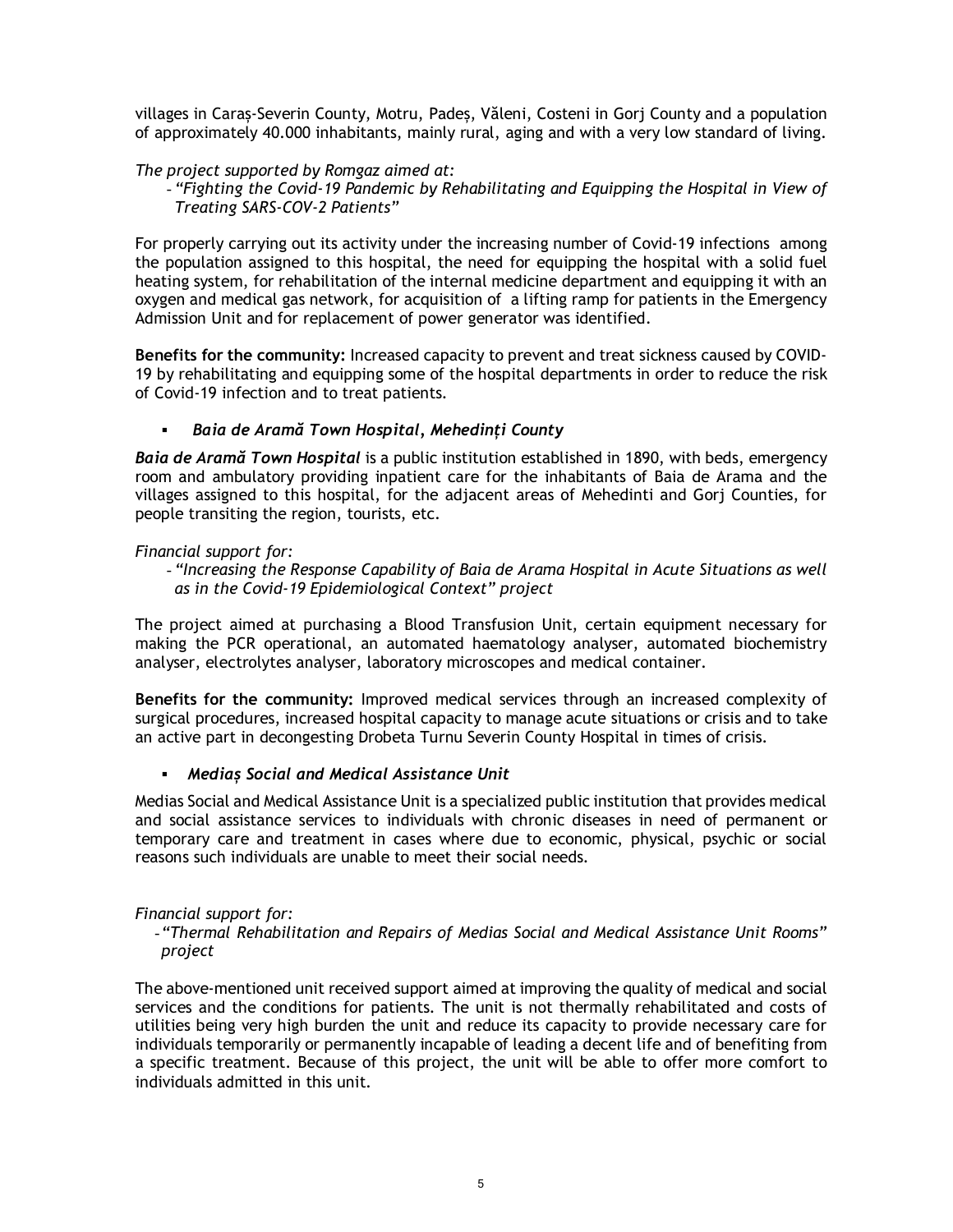**Benefits for the community:** Improved care conditions, improved life quality standard and a high level of comfort of individuals with chronic conditions receiving temporary or permanent medical and social care in this institution.

## *"De La Noi Pentru Noi Ambulanţa Sibiu (From Us to Us Sibiu Ambulance)" Association*

"De La Noi Pentru Noi Ambulanţa Sibiu" Association was established in 2012 in order to improve life of the individuals in the intervention area assigned to Medias ambulance substation, by means of supporting the development of the medical and technical emergency system in the context of the need to set up a new space to carry out its activity of responding to patients needs at high performance medical standards.

### *Financial support for:*

-*"Fitting-out of the Administrative Office and Ambulance Garage of Medias Substation" project*

**Benefits for the community:** Completion of this project provides the logistic framework necessary for Sibiu County Ambulance Service to carry out its activity through its Medias substation in order to provide services for the population in the northern part of Sibiu County.

*"Sus Inima (Hearts Up)" Association, Sibiu*

"Sus Inima" Association is a non-governmental charitable organisation, established in Sibiu, in order to support the persons affected from cancer, people at social risk, who need help to prevent physical, social and spiritual degradation, regardless of their education, training or culture. The association offers interdisciplinary professional help to people with cancer diseases, as well as to their families and caretakers, in order to develop an independent life before/post treatment.

## *ROMGAZ financially supported the project:*

-*"SUS INIMA – So that no one goes through cancer alone"*

This project aimed to identify low-income cancer patients undergoing radio therapeutic, chemoradio therapeutic treatment in Sibiu and Bucharest, in order to meet their needs and provide them with the necessary assistance to overcome their critical situation. The association aims to provide support to patients to overcome these difficult situations, and at the same time being important to understand the pathology, so that audio-video materials were produced for this purpose. Another action was to take in patients from vulnerable groups, to offer the possibility of accommodation in "Sus Inima" Houses and to provide support sessions for oncology patients through the Oncology Support Centre.

**Benefits for the community:** Improving care conditions, quality of life standards and ensuring a high degree of comfort for people with cancer.

### *County of Sibiu*

The County Council of Sibiu started a project concerning the thermal rehabilitation of some buildings belonging to the County Clinical Hospital Emergency of Sibiu, through the ROP 2014 – 2020 – European non-reimbursable funds; within this project, 3 important units of Sibiu CCEH will be rehabilitated.

Through this programme, mainly works are scheduled to improve energy efficiency, but also more extensive repair works are necessary: painting, plastering, sanitary ware, interior carpentry, which require additional costs for their performance.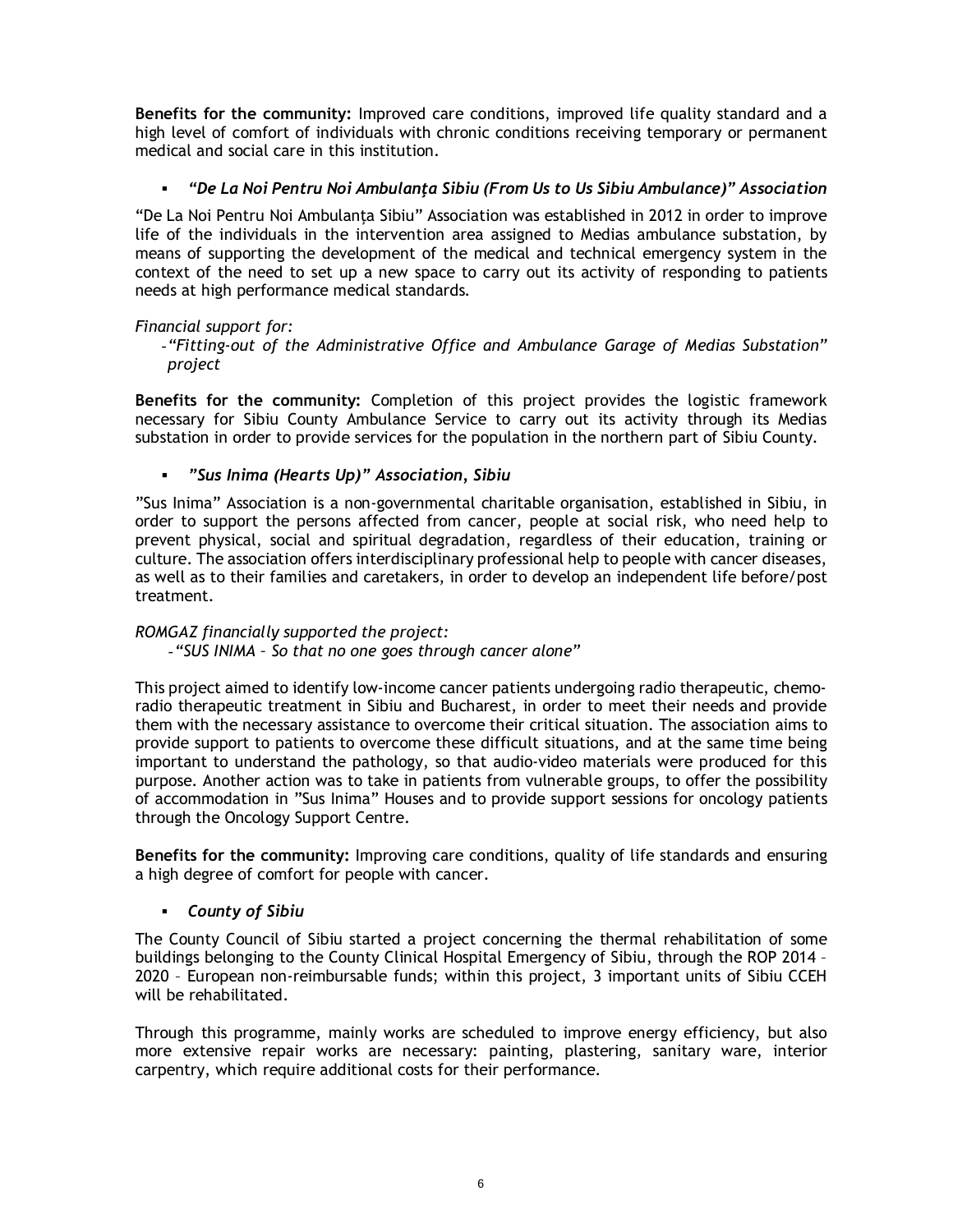This project supported by Romgaz will provide modern hospital premises that meet current standards and provide the necessary framework for the medical personnel and patients to carry out their medical work in good conditions.

## *Financial support granted for the project:*

*-"Modernization of some buildings belonging to the County Clinical Emergency Hospital of Sibiu"*

This project aimed at the implementation by Sibiu County Council of works representing thermal rehabilitation, interior trim, modernization of sanitary groups and replacement of interior carpentry of some buildings belonging to Sibiu County Clinical Emergency Hospital, New Hospital Unit, Surgical Block Unit and Dermatological and Sexually Transmitted Diseases Unit.

**Benefits for the community:** Modern hospital premises corresponding to the current standards and the necessary framework for performance of medical work in good conditions.

## *"Împreuna pentru sanatate (Together for Health)" Association, Sibiu*

*Financial support granted for the projects:* 

- *"Acquisition of equipment and works for the safety and security of patients in Sibiu CCEH"* 

This project aimed at equipping and performing works within Sibiu CCEH – nurse call systems – NURSE CALL wireless and installing electrical installations – safety lighting and fire detection and alarm installations. Current repair work have also been planned at the installations in the Intensive Care Unit, at the fire detection installation and oxygen detection installation in the Intensive Care Unit.

- *"Acquisition of emergency repair services for NeuMo Dx equipment of Sibiu CCEH"* 

This project aimed at emergency repair services for NeuMo Dx equipment of Sibiu CCEH in order to make the NeuMo Dx equipment in the Medical Analyses Laboratory operational.

**Benefits for the community:** direct impact on the ability of health care professionals to act rapidly to medical crises of the hospitalized patients and to ensure a high degree of safety against fire and alarming of oxygen installations malfunctions, increasing the safety of medical personnel and the hospitalized patients.

#### **"Speranța Pentru Copiii României (Hope for Romanian Children)" Foundation, Bucharest**

Founded in 1994, with the revival of its activity in 2011, the Foundation supports with all its funds the modernization and completion of the material base necessary for the care in conditions as close as possible to international standards of children admitted to the M.S.Curie Hospital in Bucharest. The main goal of the Foundation is to find and use the most appropriate means for the protection of health, as well as to use the most modern possibilities for the treatment of suffering children by promoting and developing medical programs that focus on the physical and mental health of children admitted to the M.S.Curie Children's Hospital in Bucharest, which has national coverage.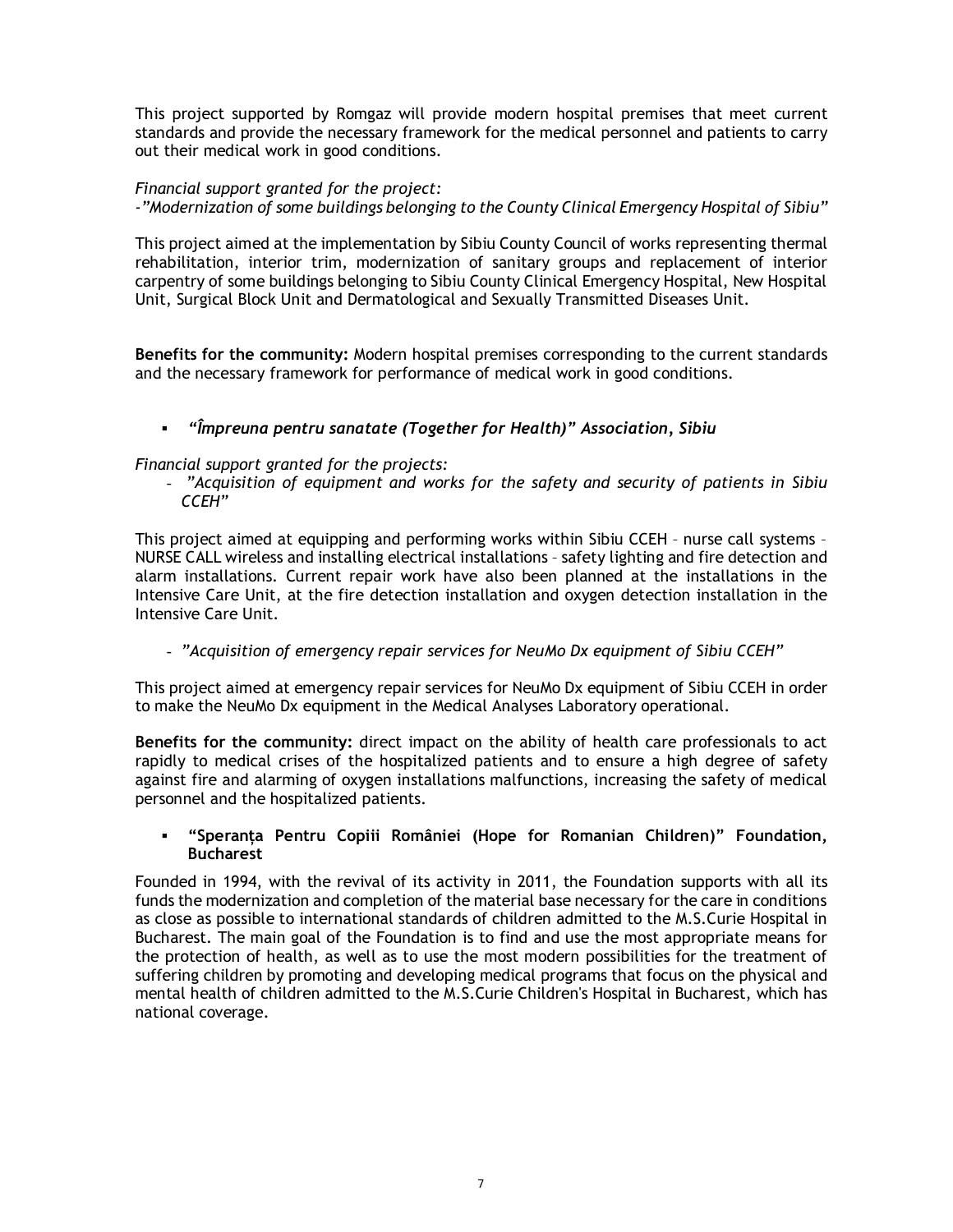### *Financial support for the project:*

- *"Equipping the Electrophysiology Laboratory – M.S. Curie Children's Hospital"*

In Romania, there is no Electrophysiology Centre dedicated to children with cardiac arrhythmias needing ablation procedures or children needing pace-makers and defibrillators implant. These children do not have a solution for their illness in any of the country's paediatric hospitals and they cannot benefit from life saving procedures. In Romania, there is a small number of specialists in Electrophysiology who can perform specific procedures on paediatric patients, therefore there is a need for a centre with a high addressability for such cases, where young specialist in this field can benefit from training programs conducted by experience specialist.

The project supported by Romgaz aimed at equipping the hospital with a complete Electrophysiology system CardioLab, 64 channels, Micropace Stimulator, an ablation generator with irrigation pump type SmartAbalte, consumables for the forthcoming procedures meant to be performed for children included on waiting lists for the intervention, acquisition of maintenance system, support and technical assistance for the Electrophysiology system.

**Benefits for the community:** By creating the first Electrophysiology center in a children's hospital, where there are also Paediatric Cardiology, Intensive Care Units and Cardiovascular Surgery departments, it will be possible to treat children with serious and potentially serious cardiac diseases, and young doctors specialized in Electrophysiology will be able to benefit from training programmes in the paediatric pathology.

### *Sponsored projects and actions, social responsibility initiatives in the fields of: education, teaching, social and sports*

ROMGAZ involvement in projects or programmes of interest for the progress of communities is motivated by the wish to meet the expectations of the society, thus supporting projects that sustain vulnerable groups of the population. Education and training develop the capacity of community members to respond to socio-economic, demographic, environmental and technological challenges, and effective investment in human capital through support for education and training is an essential component. Supporting community representatives who demonstrate skills for sporting performance responds to the company's desire to invest in the development of a healthy community, as sport leads to the development and improvement of the individual as a member of society, and the values that sport represents become essential tools for social and educational integration.

### *County of Sibiu*

Investments to help disadvantaged groups are opportune and necessary to apply the legal provisions regarding the protection and promotion of the rights of persons with disabilities. The County Council of Sibiu is the local public authority in charge with ensuring a sustainable economic and social development, leading to the enhancement of the living standards of the population throughout the county. Considering that, the local budget of the County of Sibiu is insufficient to finance all the expenses related to the functioning of the social protection system, it has started projects to co-participate in the restructuring process of social services.

#### *ROMGAZ granted financial support for the project:*

- *"Modernization of building in Cisnadie and accessibility for persons with disabilities to CIA Popoviciu Biertan (Caretaking and Assistance Centre)"*

In order to make the existing space for the accommodation of elderly and disabled persons more efficient, it is necessary and opportune to invest in the modernization, refurbishment and consolidation of existing premises, as well as works in the energy efficiency of the building and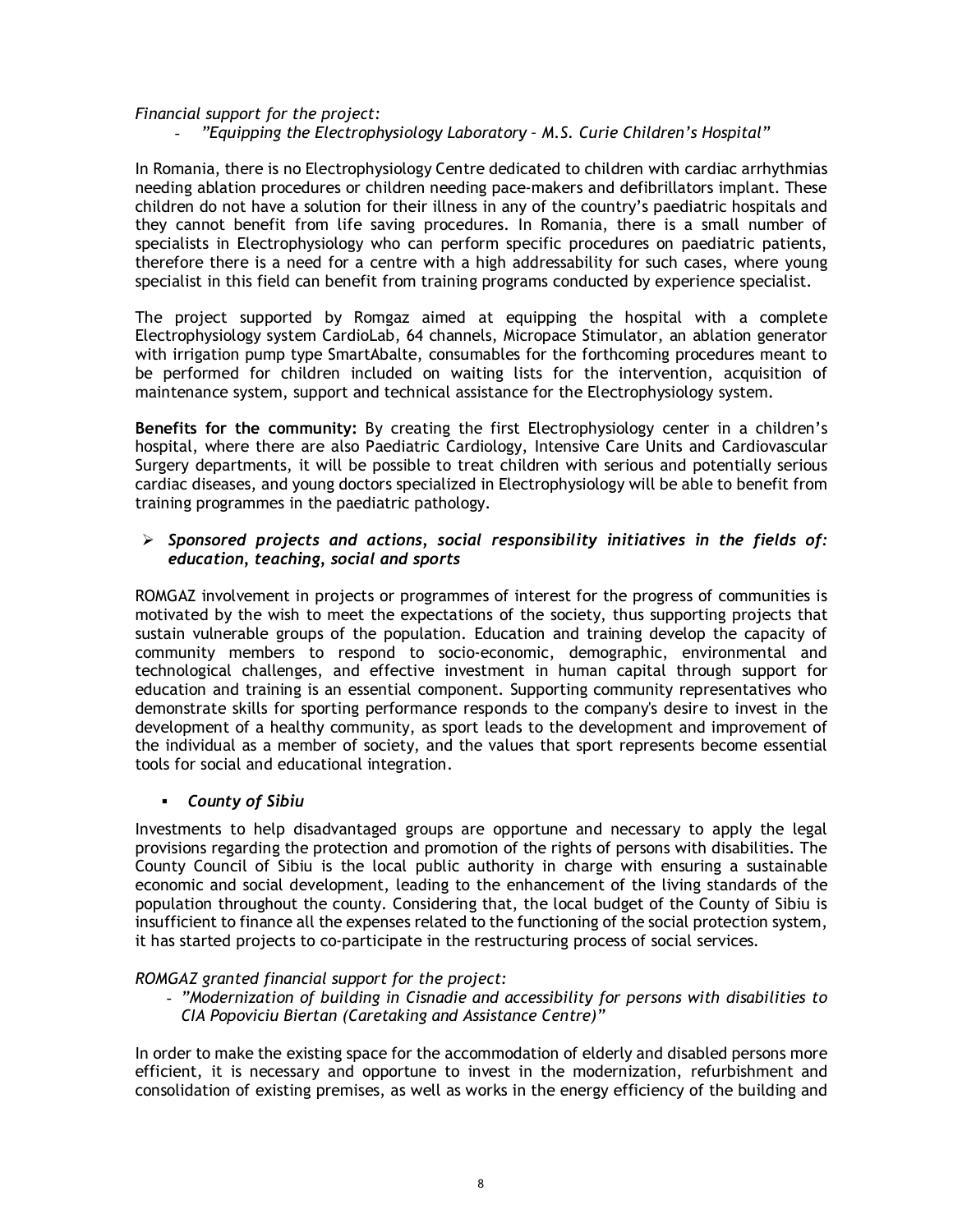other related works concerning installations, carpentry, insulation, flooring, plastering and other works.

**Benefits for the community:** Ensuring optimal conditions for the functioning of the centre at quality standards in force for a minimum of 20 elderly and disabled persons.

### *Medias Town*

The Municipality of Medias is permanently involved in the enhancement of the quality of the instructional-educational process and annually it starts investment projects in the buildings in which the educational units carry out their activities or projects for the execution of repair works in schools, high-schools and kindergartens, equipping them with specific furniture and equipment necessary to carry out the educational act in the best possible conditions. Also, through the Directorate of Social Assistance, a structure specialized in the administration and granting of social assistance benefits and social services, it ensures the implementation of social policies in the field of child protection, protection of families, elderly people, people with disabilities and other persons, groups or communities in social need.

#### *Financial support granted for the projects:*

- *"Continuation of repair/rehabilitation works of social housing building located in No. 1 Aron Cotrus Street; thermal insulation of social housing block located in No. 1 Luncii Street"*

The project aimed at the continuation of interior works, bathrooms, exterior trim of the social housing building and exterior insulation with polystyrene of the collective housing building for about 467 people benefiting from social housing.

- *"Tennis Court, Scoala Nationala de Gaz Technological Highschool, Medias"*

Within this project, it was planned to build two tennis courts and to equip them with specifically in order to improve the conditions for playing sports in the high school.

- "*Continuation of repair/rehabilitation works and thermal insulation of the building used as a nursery, located at No. 14 George Toparceanu Street and preparation of documentation in order to obtain fire safety approval/authorisation for Nursery No 3"*

Continuation of interior works, exterior insulation with polystyrene at the building used as a nursery and preparation of documentation for obtaining the fire safety approval/authorisation.

*- "Repairs to the roof, carpentry and sanitary facilities in building D of High School Axente Sever"*

This project concerns the rehabilitation works of a building within the high school, by repairing the roof, repairing the sanitary group and replacing the internal and external joinery with PVC joinery.

**Benefits for the community:** Enhancement of life standards for vulnerable persons benefiting from the social housing, improving the housing conditions in order to reduce the risk of social exclusion, improving the image of the area, reducing energy consumption for heating the household. Ensuring pre-school education services to children belonging to vulnerable families in Medias Town by providing an integrated and innovative package of comprehensive actions, developed based on family and community partnership for 73 children.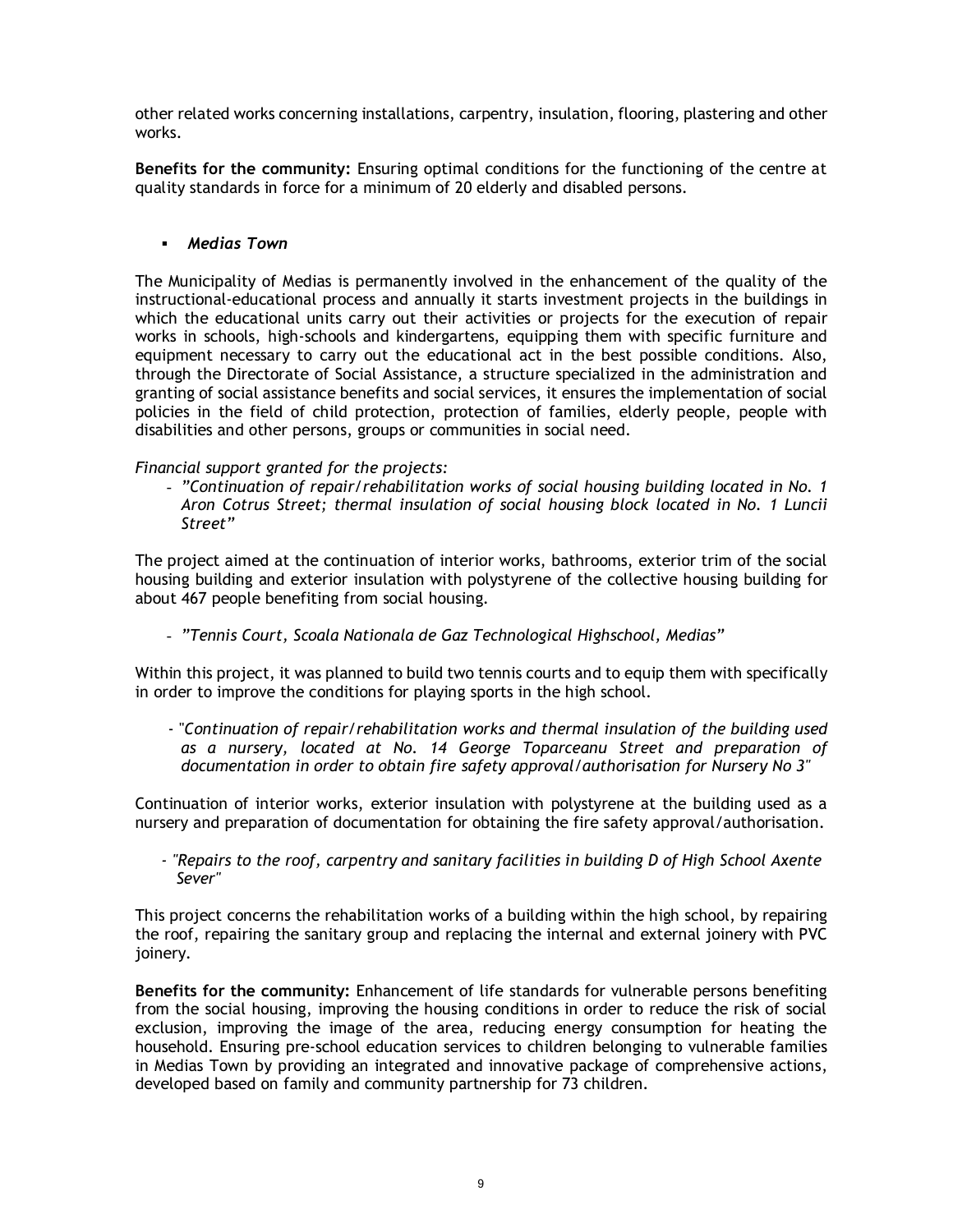Enhancing the quality of the instructional – educational process by improving the development conditions of the activities in the schools.

## **Axente Sever Commune, County of Sibiu**

The Municipality of Axente Sever Commune is constantly carrying out investment projects for different areas of development of the commune, from infrastructure to education, with important investments in the modernization of streets and roads in the commune, as well as the modernization of the premises in which the educational units in the commune develop their activities.

#### *Financial support for the project:*

- *"Development of playgrounds in Axente Sever commune and modernization of the sanitary facilities of the Axente Sever kindergarten"*

The main planned activities included the development of two playgrounds in Axente Sever and one in Agârbiciu, equipping them with outdoor furniture, renovation and modernization of the sanitary group of the kindergarten in Axente Sever.

**Benefits for the community:** Improving hygiene and health conditions for the building where pre-school children of the kindergarten in Axente Sever, as well as the children of the commune study, by providing playgrounds with modern standards.

### **Hungarian Cultural Society of Transylvania, Mediaș**

The Hungarian Cultural Society of Transylvania, Sibiu County Organization, is an organization dedicated to the local and county community by organizing cultural and educational events and events promoting a healthy life style.

# *Financial Support for the project:*

-*"Together for the community"*

The supported project planned to implement the European Union Youth Strategy 2019-2027 and the European Youth Goals and other relevant specific policies/strategies at national, European or international level. Another action within the project aimed at promoting non-formal education, including through the use of online media with indicative measures: the development of transversal competences necessary for young people to be active in the community and the development of digital competences necessary for young people in the non-formal learning process, adapted to the current context, as awareness and prevention of safety risks and forms of addiction generated by inappropriate use of the internet are topical issues in today's society. In addition to other planned actions, the promotion of a healthy lifestyle, through the acquisition of correct behaviours and attitudes towards nutrition, physical activities, leisure and awareness and prevention of risks related to the use of illicit psychoactive substances were also covered. Developing cultural opportunities for young people in rural areas and promoting cultural consumption, cultural diversity and local, regional and European identity among them is another line of action within the project.

**Benefits for the community:** Promoting the participation of young people in democratic and civic life by involving them in voluntary and educational-civic activities for educational purposes.

### **Hoghilag Commune, County of Sibiu**

Hoghilag is a commune in Sibiu county located 80 km from Sibiu municipality and 2 km from Dumbrăveni town, consisting of the villages Hoghilag (residence) and the neighbouring villages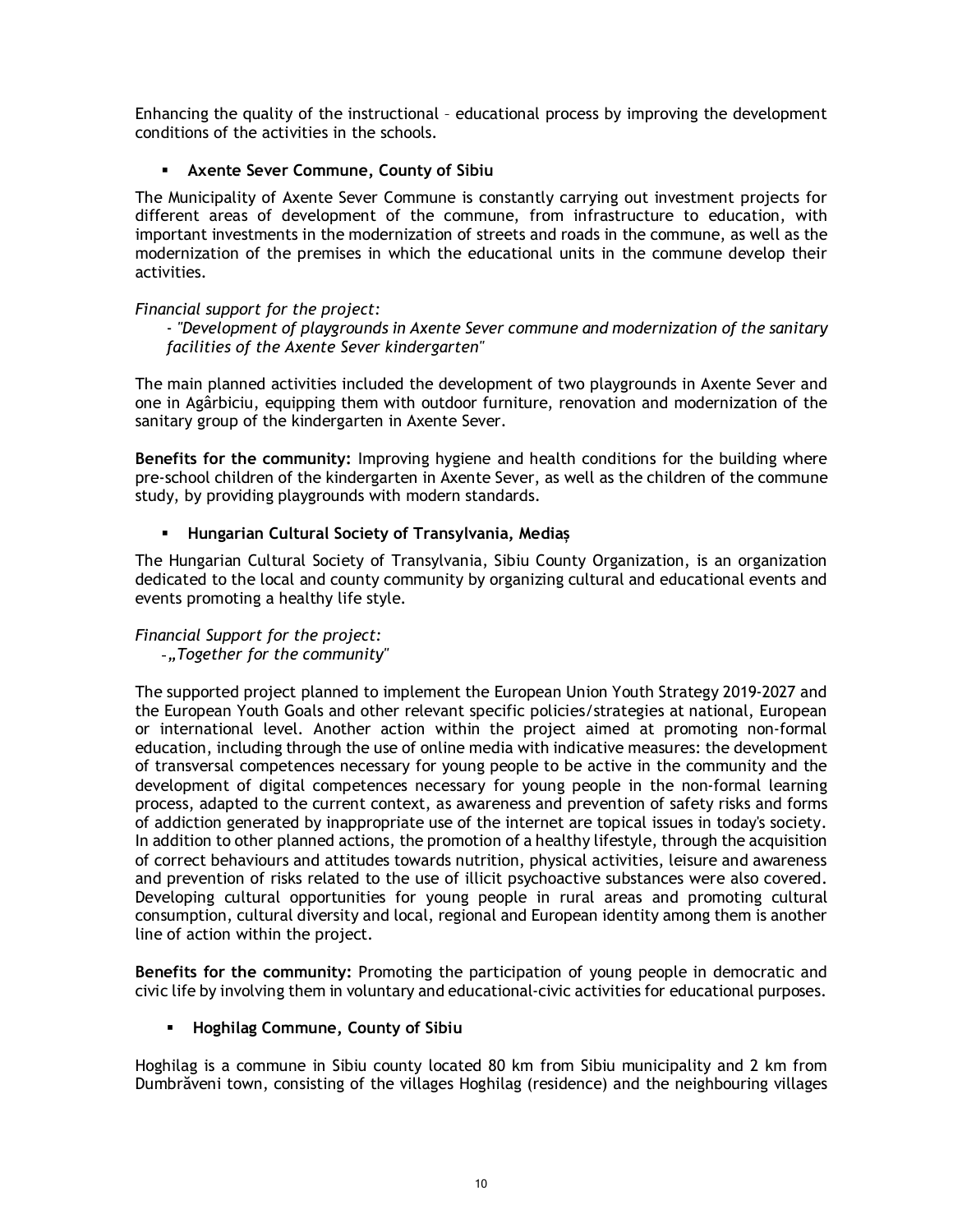Prod and Valchid. Hoghilag Commune is concerned with promoting and supporting education in the rural area it administers and it is committed to raising the level of education among community members.

#### *Financial support for the project:* - "*Rehabilitation of Valchid Secondary School, Hoghilag Commune*"

Valchid Commune received support to carry out the project for the rehabilitation of the building intended for the educational space in the commune, which was in an advanced state of deterioration and required immediate consolidation measures so that the space could be used in decent conditions and the educational activity could be carried out without malfunctions. The project aimed to start the rehabilitation of the building's structure, the restoration of installations, exterior trims and insulation, the equipping of the building and the landscaping of paths, planted areas and sports and recreation fields.

**Benefits for the community**: Implementing of tangible and relevant projects for the benefit of the education system in rural areas, boosting and developing the education process in the contemporary community.

**"Gaz Metan" Sports Club, Medias**

Founded in 1945, CS Gaz Metan Medias has always represented the benchmark sports unit of the municipality of Mediaș, its activity being connected and supported by the gas industry in the area. Gaz Metan Medias is a local sports club with tradition, which operates in the first division of football through its senior team and carries out a prolific activity characterized by professionalism and sports performance.

## *Financial support for the project:*

- *"Participation of the football team in League I".*

**Benefits for the community**: Promoting performance in Romanian sport and the values that sport represents, as sport leads to the development and improvement of the individual as a member of society, and the values that sport represents become essential tools for social and educational integration.

*"Tenis Club Elite Tg-Jiu" Association*

### *Financial support for the project:*

-*"Supporting sportsmen on their way to high performance"*

"Tenis Club Elite Tg-Jiu" Association is a non-governmental organisation helping meritorious young people in the fields of sports, culture and education to become actual ambassadors of Romania and to continue their performances in sports.

**Benefits for the community:** The project offers financial support for young tennis players and good conditions for fulfilling their objectives towards high performance.

### *Club Sportiv Comunitar Sibiu Association*

*Financial support for the project:*

- *"Persons with disabilities – reintegration by sports"*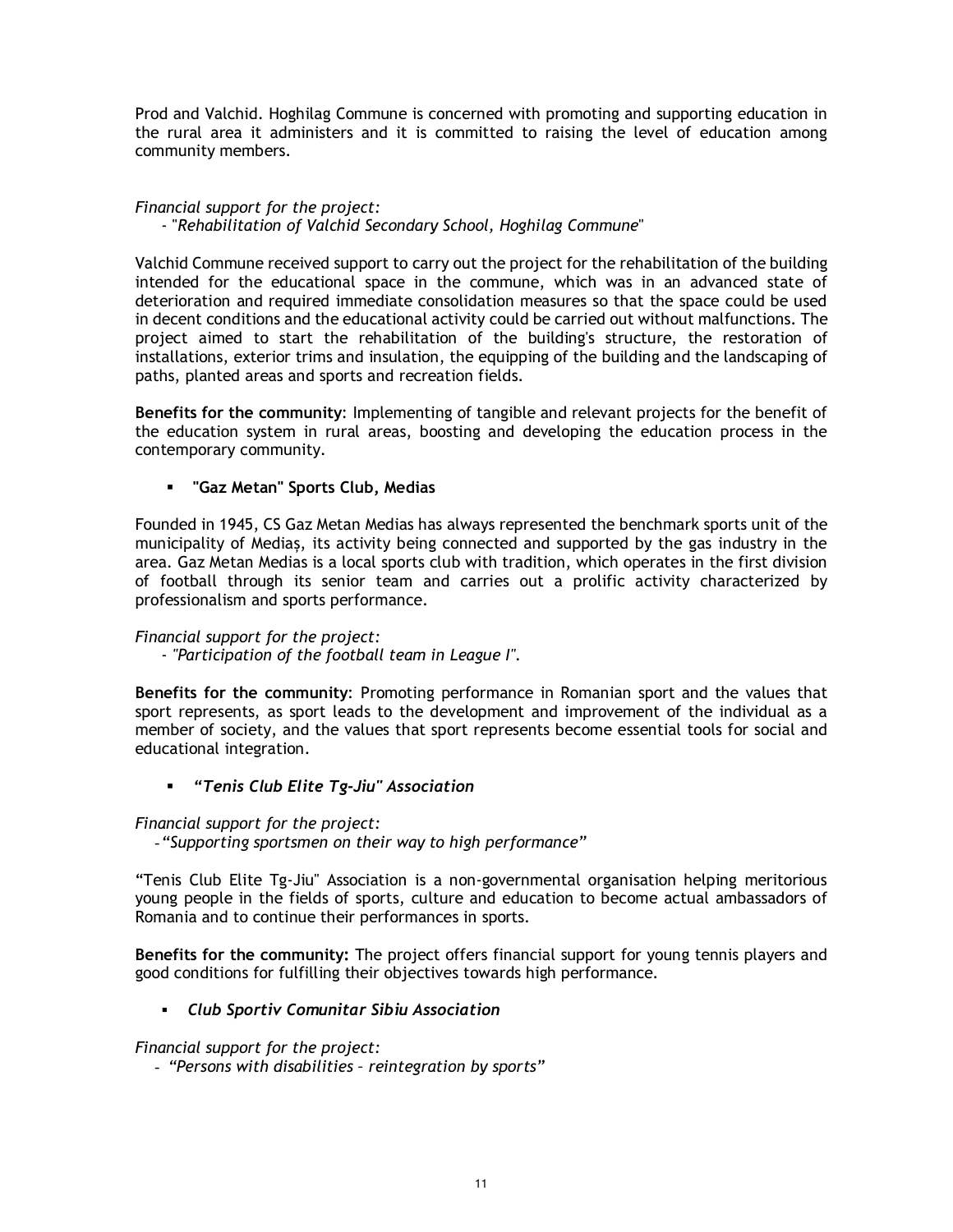Since 2015 Club Sportiv Comunitar Sibiu Association has been helping the community to develop a healthy lifestyle, trying to engage as many people as possible and not only locals, to exercise by doing sports and hiking thus bringing their contribution to a better development of society. An important part of the club is related to training for persons with motor disabilities. It is highly important for the club to have these persons accepted by the community, to be regarded with dignity. Sports is the method chosen by the Club to integrate these persons.

**Benefits for the community:** Double number of disabled persons that exercise at the Sports Club and raising awareness of the community on the existence of this social group and on accepting them as part of the community as perfectly normal persons.

## *"Electromureș" Sports Club, Tg. Mureș*

Electromures Sports Club functions according to the Physical Education and Sports Law No. 69/2000. Since 2000, the women bowling team "Romgaz Electromures" performs its activity being supported by SNGN Romgaz SA. The financial support provided for upgrading the sports base ensured good training conditions and led implicitly to achieving several outstanding results. The financial aid supported the high performance activity of "Romgaz Electromures" women bowling team during a difficult time for the sports world caused by the Covid-19 pandemic.

### *Financial support for the project:*

- *"Supporting High Performance Activity of "Romgaz Electromureș" Women Bowling Team for 2021"*

**Benefits for the community**: The athletes' results get the community's attention and interests not only by their intrinsic results but also by the exponential model of achievement and success. These values can be passed on to those who aspire to become a high performance athlete and these could also work as motivation engines for those who practice leisure sports.

*Club Sportiv Academia de Fotbal Viitorul Cluj Association*

A.C.S. VIITORUL CLUJ JUNIOR Sports Club has become one of the best performing sports club for children and juniors in Romania. It was founded in 2013 and it operated during the past seven years in the same sports field, respectively selection, development, training for young football talents, as well as for children willing to practice a mass sports – contributing in this respect to a balanced development and healthy lifestyle of children mainly from Transylvania, but also from other areas of the country. The main activity is carried out at national level for the benefit of the community. The financial support was provided for promoting performance sports within Viitorul Cluj Junior Sports Club Association.

#### *Financial support for the project:*

- *"Promote performance sports at the Football Sports Club Viitorul Cluj"*

**Benefits for the community**: a harmonious development and a healthy lifestyle for children due to sports.

### *Fotbal Club Interstar Sibiu Sports Association*

Asociația Sportivă Fotbal Club Interstar was founded in April 2004 by taking over junior teams of Universitatea Sibiu Club.

The Association was born from the desire to see children spend time on the field and to enjoy playing football in a time when junior football reached a dead end. The club has the most legitimate players in Sibiu County which successfully represent Sibiu football nationally and internationally, being one of the largest clubs for children and youth in Romania. Its goal is to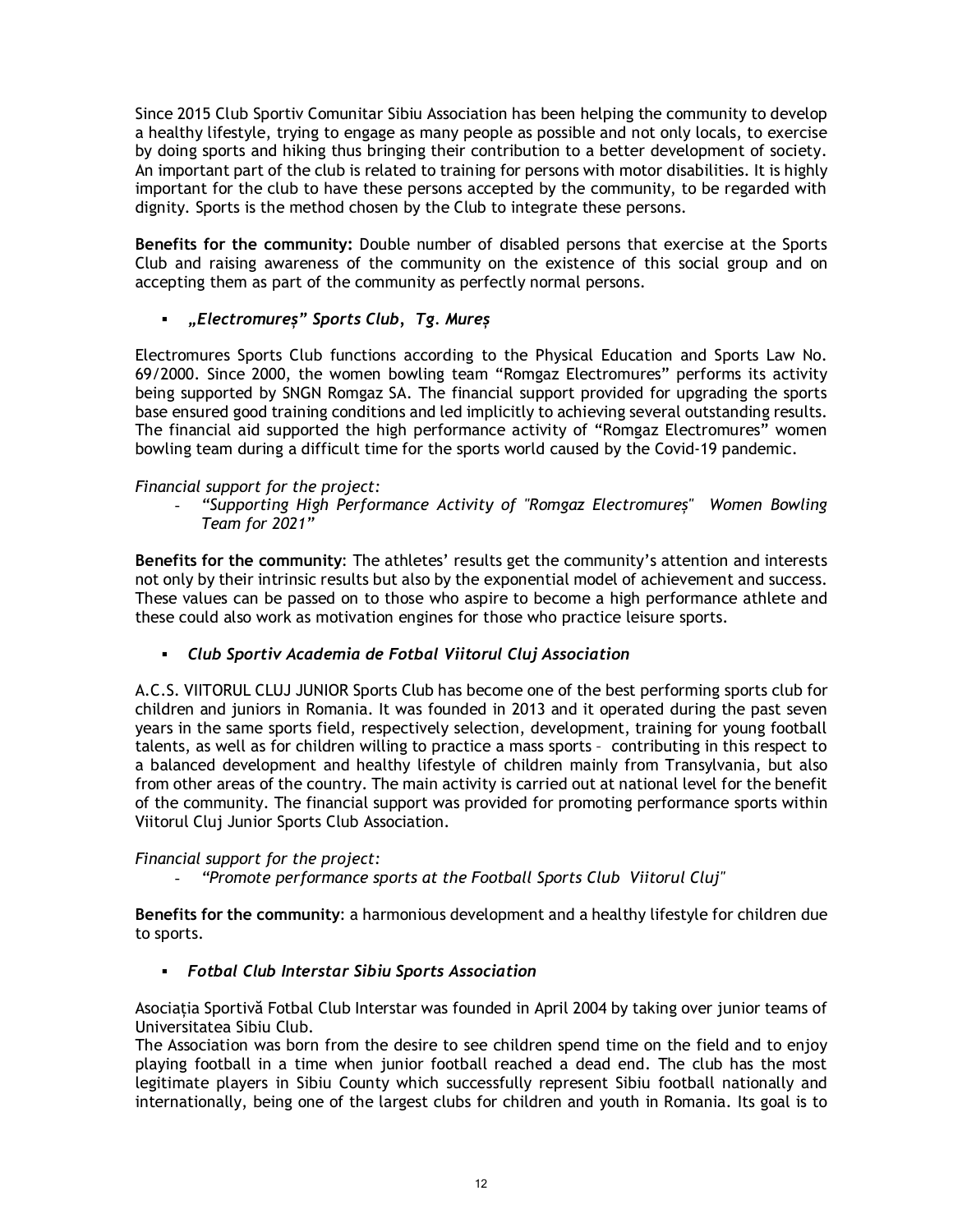find, initiate, develop and train players. Yearly, our scope is sports performance and to promote as many players as possible to the professional football.

## *Financial support for:*

- *"Procurement of football equipment for home and away games"*

**Benefits for the community**: promote values of sports that become essential instruments for social and educational integration in the community by participating at official competitions as well as at important friendly games.

## *Sponsored projects and actions, social responsibility initiatives in other fields: cultural, energy, environment*

Romgaz involvement in projects or programs for the community's interest and progress is driven by the will to meet society's expectations and to support multilateral initiatives that could contribute to a sustainable development of present and future generations. Moreover, Romgaz supported several cultural projects in 2021.

#### *Mediaș town*

Mediaș is constantly involved in increasing life quality of the community, initiating annually in this respect projects to diversify, modernise and optimise the cultural offer, to protect and promote culture and the cultural patrimony. ROMGAZ involved in supporting certain projects for highlighting traditions, history and local arts.

#### *Financial support for the project:*

- *"Mediaș – cultural artistic events for the community and tourists"*

The activities were included in the cultural agenda of 2021 approved by the Local Town council, and aimed at diversifying the cultural-artistic offer, considering the alarming decrease of tourists.

**Benefits for the community**: promoting cultural-artistic events in the community, development of new partnerships, engaging and involving the community in such events.

### *"Sibiu 1191" Association*

The Association established in 2007 organises cultural and sport events, provides material support for social vulnerable persons and integration in the society, it also encourages cultural, sports and educational initiatives, etc.

#### *Financial support for the project:* -*"Sibiu – City of Good Manners Vth edition "*

Sibiu - City of Good Manners V<sup>th</sup> edition" intended to continue the project carried out in the previous years 2017-2020 and to promote common sense and elegance in the community by initiating campaigns and activities to revive local pride based on our behaviour. It aimed at creating a connection between the main players of Sibiu County and involved more than 50 companies and local public institutions, the local community and supported local producers. It encouraged spending time outside and practicing responsible eco-touristic activities.

**Benefits for the community**: Consolidation of local identity and civic spirit through socialcultural activities dedicated to the community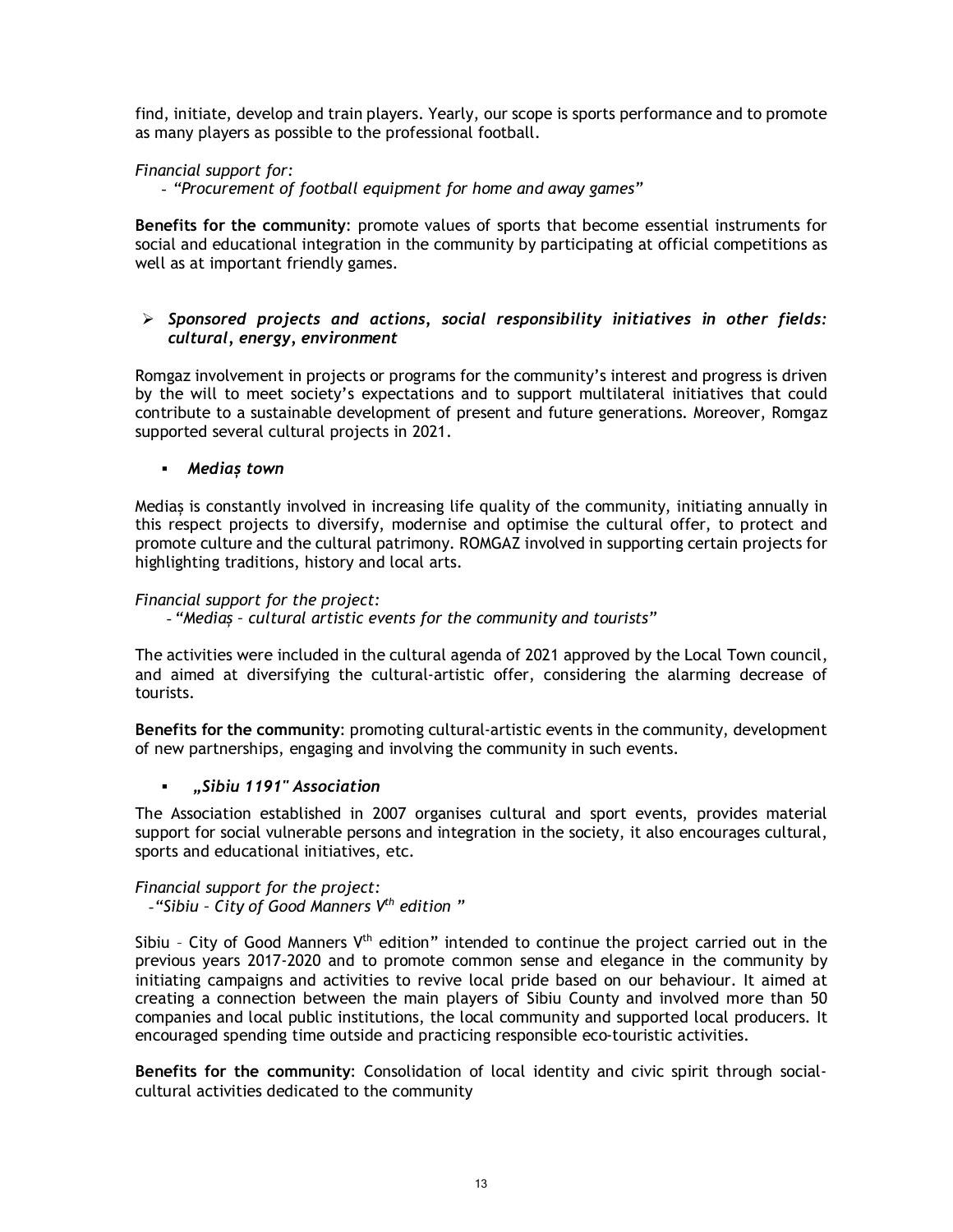## *Axente Sever Commune, Sibiu County*

Axente Sever town-hall carries out constantly investments for various development fields, from infrastructure to education. Important investments were made for modernisation of streets and roads, of school buildings located in the neighbourhood of the commune.

### *Financial support for the project:*

-*"Renovate Community Centre Soala, Axente Sever commune"*

The project consisted in performing works to renovate the outside of the building, replace house coating, repair the roof in order to ensure a modern space for performing local events; the community centre in Soala is the only building locals can use to organise social-cultural events.

**Benefits for the community:** facilitates reunion in a place that has a significant importance for the community and for consolidating the spirit of the local community.

#### *Sf. Proroc Ilie Monastery, Pelișor*

The wooden chapel of the monastery was built in 2005 under the protection of Saint Elijah. The monastery was initially dedicated to monks, transformed in 2008 in a nun monastery and reverted in 2016 to being a monk monastery. The monastery attracts Christians from Medias, Sibiu, Agnita and Sighisoara as well as from neighbouring villages.

#### *Financial support for the project:*

- *"Building the church, monastic cells, fencing located in Sibiu County, Barghis commune, Pelisor village"*

**Benefits for the community:** Access to the monastery, facilitating reunion in a place renown as important in the community conscience.

**"Produs în Sibiu (Produced in Sibiu)" Association, Sibiu**

The Association "Produs in Sibiu" promotes unique local products and brings to the forefront the feeling of trust of being part of a solid community, where every development area or group is an actual brick, an essential item for the foundation of a community. The importance of these details for the local environment, for small local producers represent uniqueness and identity of any community.

#### *Financial support for the project:* -*"Produced in Sibiu 2021"*

The campaign, at its  $5<sup>th</sup>$  edition in 2021, continued to promote unique elements of the local community. The identity of a region/county is given by local products and the uniqueness of a community won't be preserved in time without the involvement of its citizens. The main scope of the project is to support local economy, small entrepreneurs and manufacturers in order to revive the identity of the county, endangered by the lack of support for tradition. The project mainly envisaged to encourage sustainability through small entrepreneurs and manufacturers that show high responsibility towards the environment, preserving resources for future generations resorting to manual labour as much as possible. The project creates an opportunity for traditional players active locally, regionally or even nationally to expand and to get involved.

**Benefits for the community:** encourage sustainability by **promoting** small entrepreneurs and manufacturers that act with high responsibility towards the environment, preserving the resources for future generations.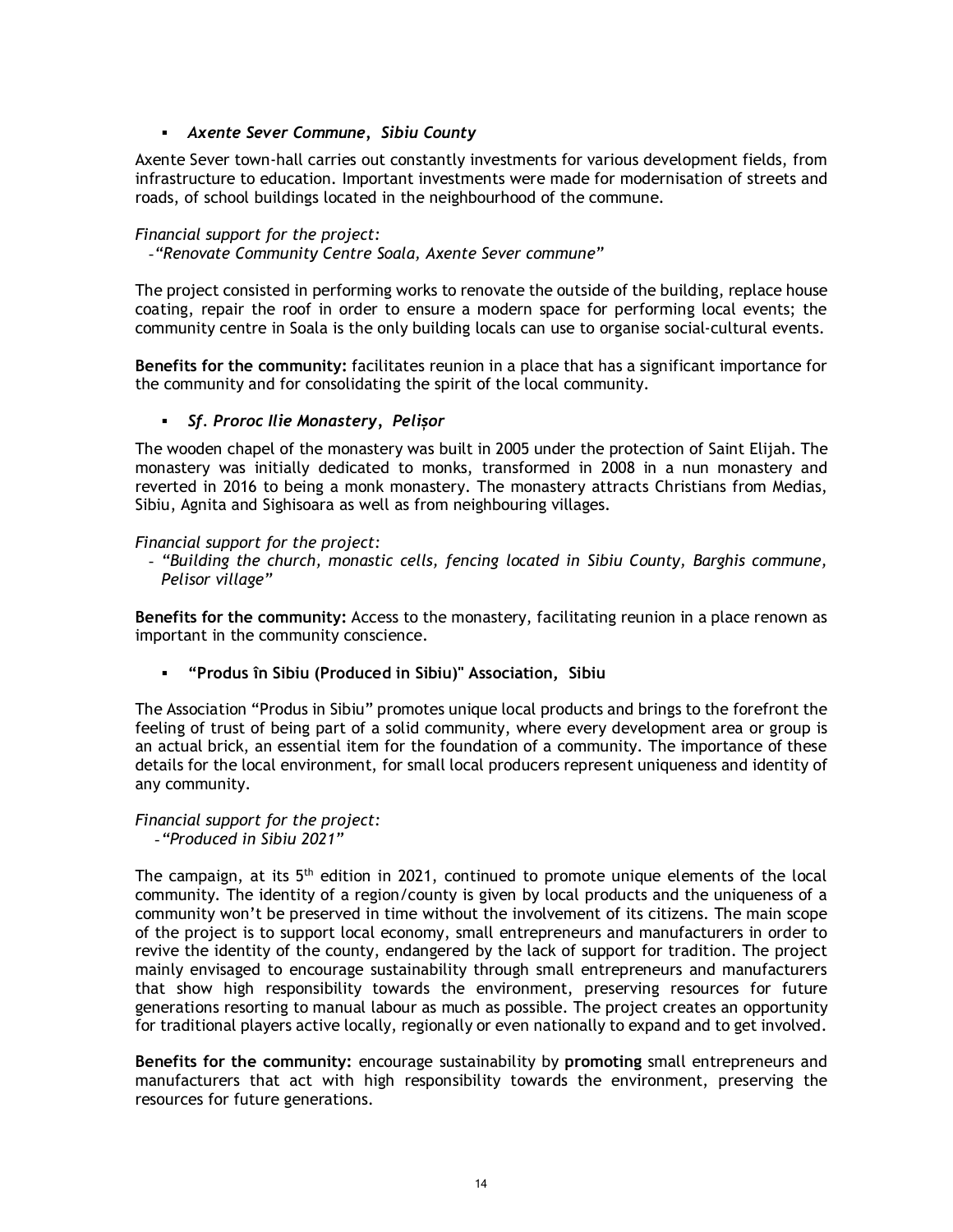#### **County Centre for Preserving and Promoting Traditional Culture "Cindrelul-Junii" Sibiu**

The Centre initiates, implements and coordinates traditional cultural projects on preserving, transmitting and developing folk culture. It promotes customs, traditions and popular creations from every ethno-folklore area of the County and from the large ethno-folklore areas of the country as well as culture that is specific for cohabiting minorities and other peoples.

The institution organises annually four cultural events, included on the category of large projects, both as regards the number of participating artists and by the number of spectators and TV viewers:

Romanian Folk Song Festival-Contest "Lucretia Ciobanu" (dedicated to young folk music performers), International Folklore Festival "Songs of the Mountains" (transforms Sibiu into a citadel of international folklore, through outdoor performances, traditional culinary evenings, dance workshops, performances in unconventional spaces and parades of the folk costume), "Pottery Fair" (the oldest cultural event in the city, which brings together over 100 potters) and the National Folklore Festival "Ioan Macrea" (in which valuable professional folk ensembles present the beauty of the traditional Romanian song and dance).

#### *Financial support for the project:*

-*"National Folk Festival "Ioan Macrea", XXIIIth edition"*

An event dedicated to professional ensembles that brought together at the Cultural Centre "Ion Besoiu" Romanian artists, prominent representatives of folk areas. Traditional culture is privileged in Romania: Romania is recognized, at European level, as one of the countries that managed to preserve customs, traditions, dances and folk songs, and because the dissolution of customs and their contamination with urban practices or taken from other cultures is more and more obvious in the contemporary era, it was opportune to organize the "Ioan Macrea" Festival, the only folk festival in Romania dedicated exclusively to professional ensembles. By imposing a theme and the extremely high technical-artistic level, the "Ioan Macrea" Festival was a starting point for getting acquainted and recreating old customs. The protagonists were dancers, folk music performers, instrumentalists, choreographers, directors, scenographers who recreated the map of traditions from all over the country, through songs, dances and customs, transforming the stage in a delight of traditional culture.

**Benefits for the community:** Local civic involvement, development of local community identity and the respect for the cultural inheritance. Access for community members to cultural events, develop the local brand and promote traditions.

### *"Ardealul Mediaș" Association*

*Financial support for the project:* -*"Weinfest Mediaș 2021 - 100 years of Fetească Regală"*

In its third edition, Weinfest Mediaş 2021 is dedicated to the celebration of the 100th anniversary of Fetească Regală, so named by Ambrosi from Mediaş, one of the pioneers of replanting in Europe in the early 1900s when phylloxera devastated vineyards in Europe. In the context of reviving tourism severely affected by the pandemic, it was an auspicious opportunity, both to promote and organize the event to place the city on the map of national and international wine tourism, this being the "Old Wine Metropolis of Transylvania". The vineyards in Mediaș area have always been known and recognized as an important centre for viticulture and wine production.

**Benefits for the community:** develop local tourism, accommodation capacities and promote regional gastronomy of Medias as well as local history.